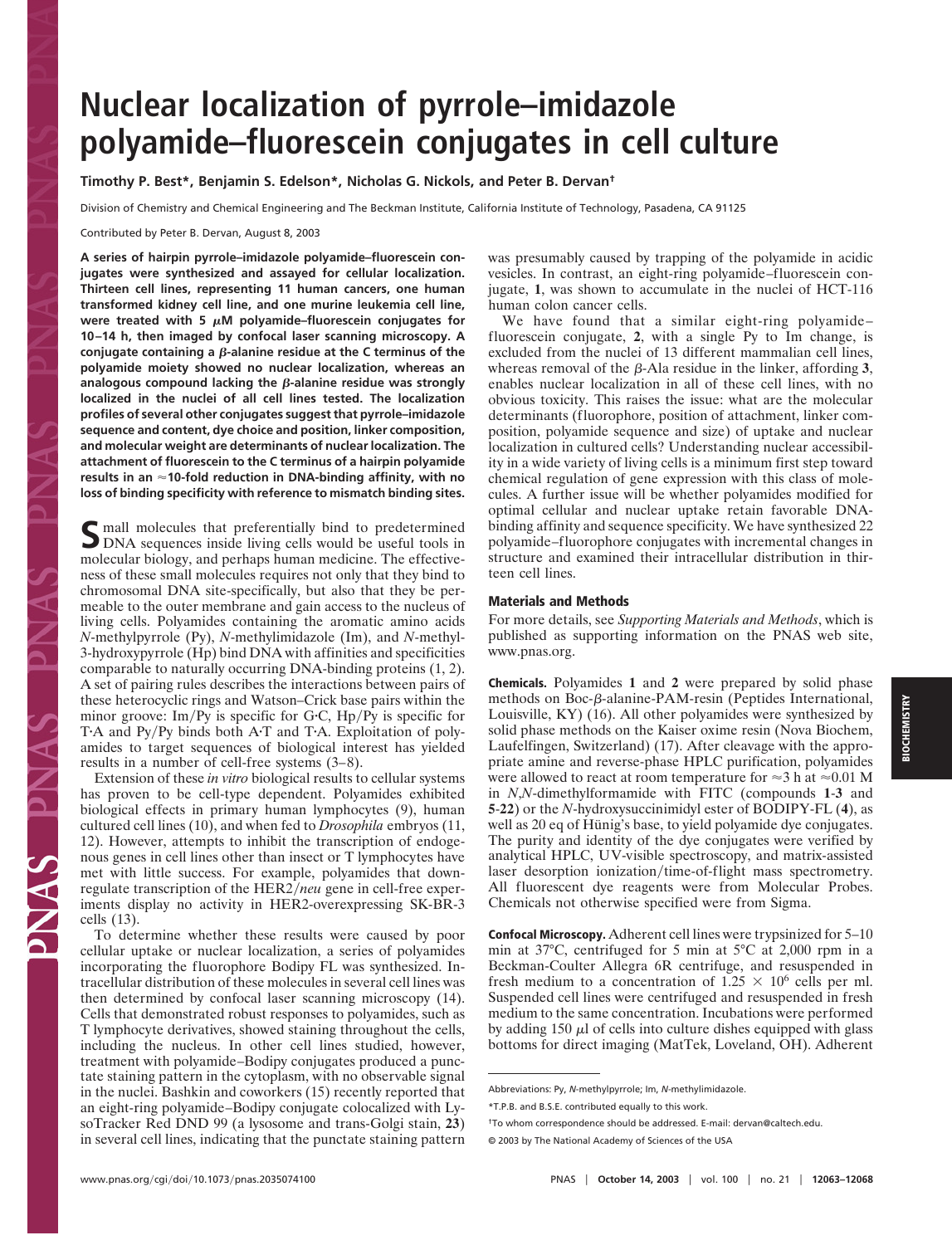



**Fig. 1.** Structures of compounds **1**–**22**, which were synthesized for this work, and compound **23**, which was purchased from Molecular Probes.

**AKIQ**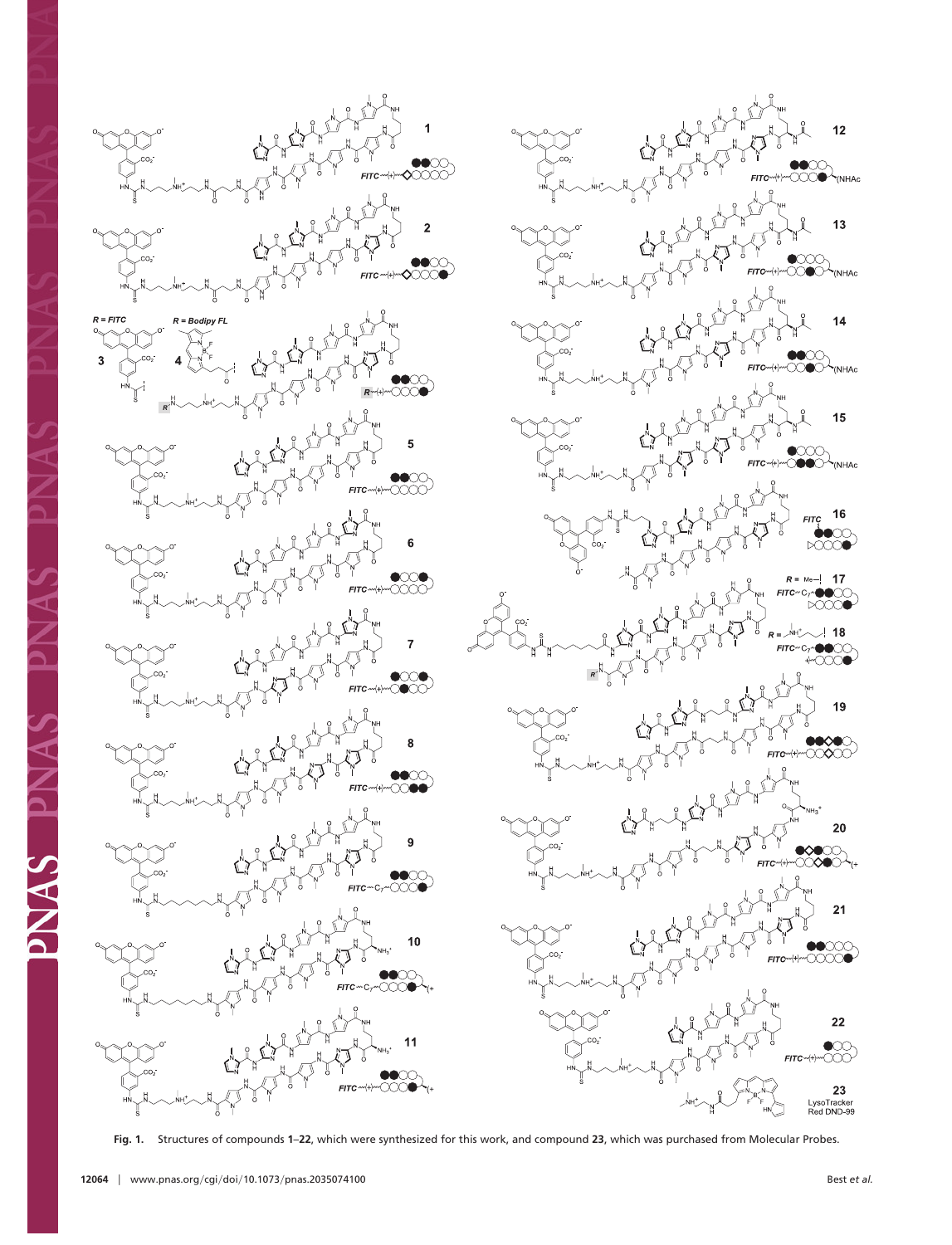

**Fig. 2.** Cellular localization of polyamide–fluorescein conjugates. (*Upper*) Adherent MCF-7 cells were treated with compound **2** (*Upper Left*) or **3** (*Upper Right*) for 10–14 h at 5  $\mu$ M. Compound 2 was excluded from the cells entirely, whereas compound **3** localized to the nucleus. (*Bottom*) Suspended Jurkat cells were similarly treated and show similar results. (Scale bar = 10  $\mu$ m.)

cells were grown in the glass-bottom culture dishes for 24 h. The medium was then removed and replaced with  $142.5 \mu$ l of fresh medium. Then 7.5  $\mu$ l of the 100  $\mu$ M polyamide solution was added and the cells were incubated in a  $5\%$  CO<sub>2</sub> atmosphere at 37°C for 10–14 h. Suspended cell line samples were prepared in a similar fashion, omitting trypsinization. These samples were then incubated as above for 10–14 h. Imaging was performed with a  $\times$ 40 oil-immersion objective lens on a Zeiss LSM 510 META NLO laser scanning microscope with a Coherent Chameleon 2-photon laser, or on a Zeiss LSM 5 Pascal inverted laser scanning microscope.

**Energy Dependence Experiments.** Inhibitory medium was prepared by supplementing glucose- and sodium pyruvate-free DMEM (Gibco catalog no. 1196025) with 2-deoxyglucose (6 mM) and sodium azide (10 mM) (18). Cells were grown, trypsinized, resuspended, plated, and incubated as above. After 24 h of growth at  $37^{\circ}$ C in  $5\%$  CO<sub>2</sub>, the medium was removed and replaced with either 142.5  $\mu$ l of fresh normal DMEM or 142.5  $\mu$ l of inhibitory DMEM. The cells were incubated for 30 min, then treated with 7.5  $\mu$ l of 100  $\mu$ M compound 3. The cells were then incubated for 1 h, followed by confocal imaging as above. Samples in inhibitory medium were then treated by removal of the medium, washing, and removal of 200  $\mu$ l of normal medium, replacement with 142.5  $\mu$ l of normal medium and addition of 7.5  $\mu$ l of 100  $\mu$ M compound 3. These samples were incubated for 1 h and then imaged once more.

**DNase I Footprinting Titration Experiments.** A 3' <sup>32</sup>P-labeled restriction fragment from the plasmid pDEH9 was generated in accordance with standard protocols and isolated by nondenaturing gel electrophoresis (19, 20).

## **Results**

Structures for all of the compounds synthesized are listed in Fig. 1. Sample images for compounds **2** and **3** in two cell lines are shown in Fig. 2. To show that compound **3** localizes to the nuclei of live cells, samples were treated with **3**, the nuclear stain Hoechst dye 33342, and the dead-cell stain Sytox Orange (Fig. 3). The uptake characteristics of compounds **1**-**22** were examined in 13 cell lines by confocal microscopy, and each sample was rated qualitatively for the extent of nuclear localization (Fig. 4).



**Fig. 3.** Colocalization of polyamide **3** and Hoechst in live cells, imaged by using sequential single- and two-photon excitation. (*Upper*) MCF-7 cells were treated with the nuclear stain Hoechst dye 33342 (15 μM), compound **3** (5 μM), and the dead cell stain Sytox Orange (0.5 μM). Fluorescence signals from Hoechst (Upper *Left*, blue) and compound **3** (*Upper Center*, green) colocalize in cell nuclei. (*Upper Right*) Overlay of the visible light image (grayscale) and the Sytox Orange fluorescence image (red), indicating that the majority of cells are alive. (*Lower*) Jurkat cells were treated similarly and show similar results. (Scale bar = 10 μm.)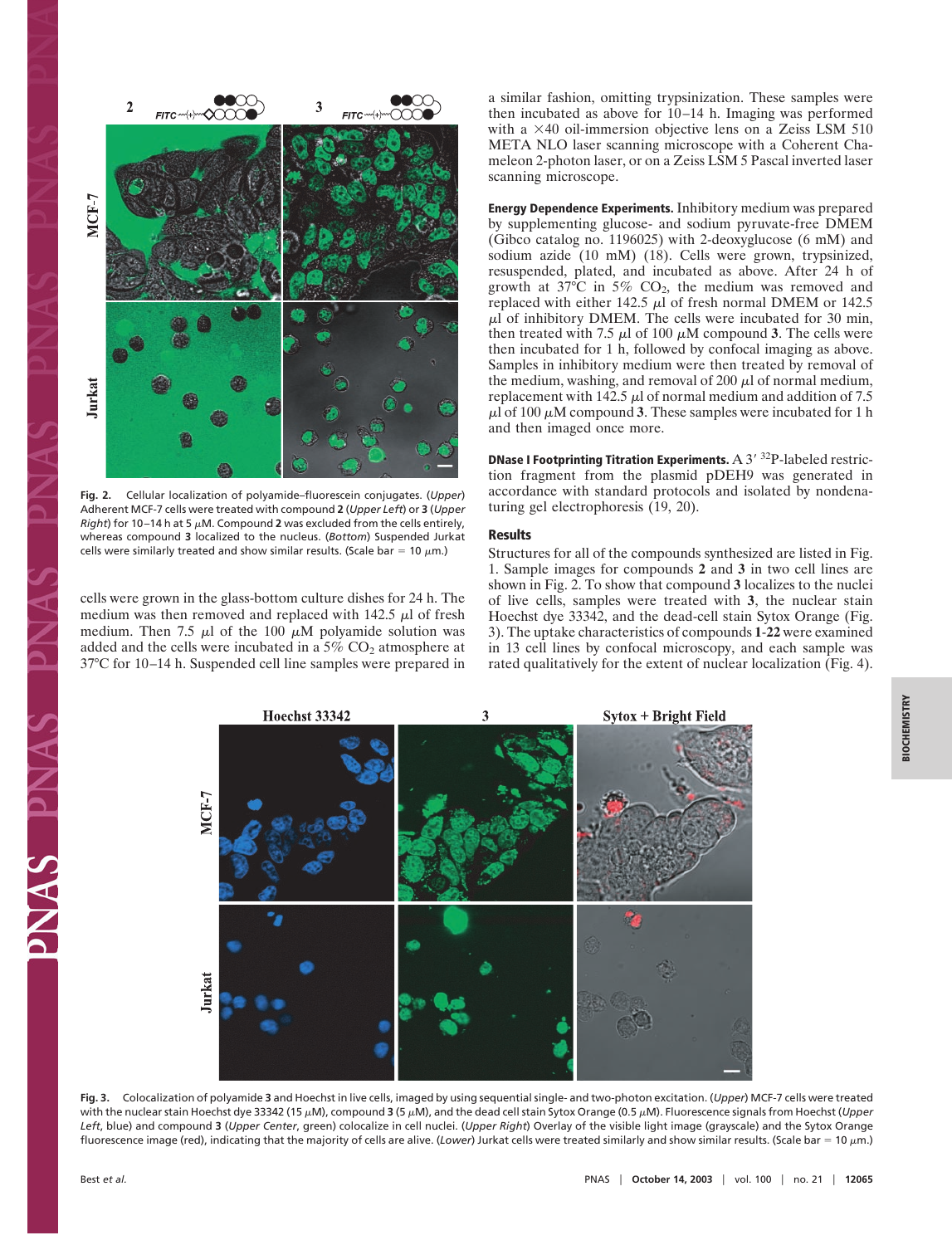|                                                                                                                                                                                                                                                                                                                                                                                                                                                                                                                                                                                                                       |                         | DLD-1  |        | HeLa MCF-7 | SK-<br><b>BR-3</b> | 786-O  | 293       | LN-<br>CaP | PC <sub>3</sub> | MEL    | NB <sub>4</sub> | Jurkat | CCRF-<br><b>CEM</b> | MEG-<br>01 |
|-----------------------------------------------------------------------------------------------------------------------------------------------------------------------------------------------------------------------------------------------------------------------------------------------------------------------------------------------------------------------------------------------------------------------------------------------------------------------------------------------------------------------------------------------------------------------------------------------------------------------|-------------------------|--------|--------|------------|--------------------|--------|-----------|------------|-----------------|--------|-----------------|--------|---------------------|------------|
| $\bullet$ $\circ$<br>FITC-4-4-00000-                                                                                                                                                                                                                                                                                                                                                                                                                                                                                                                                                                                  | 1                       | $+$    | $++$   | $++$       | $++$               | $+$    | $^{+}$    | $+ +$      | $+ +$           | $\pm$  | $++$            | $+ +$  | $++$                | $++$       |
| $\bullet\bullet\circ\circ\circ\circ$<br>$FITC$ <sup>-(+)</sup> <sup>---</sup> $\bigcirc$ $\bigcirc$ $\bigcirc$ $\bigcirc$                                                                                                                                                                                                                                                                                                                                                                                                                                                                                             | $\mathbf 2$             |        |        |            |                    |        |           |            |                 |        |                 |        |                     |            |
| $\bullet\bullet\circ\circ\circ$<br>$FITC$ - $(+) OO$                                                                                                                                                                                                                                                                                                                                                                                                                                                                                                                                                                  | 3                       | $^{+}$ | $+ +$  | $+ +$      | $+ +$              | $+ +$  | $+ +$     | $+ +$      | $+ +$           | $+ +$  | $+ +$           | $+ +$  | $+ +$               | $+ +$      |
| $\bullet\bullet\circ\circ\circ$<br>Bodipy FL-(+)-000                                                                                                                                                                                                                                                                                                                                                                                                                                                                                                                                                                  | $\overline{\mathbf{4}}$ |        |        |            |                    |        |           |            |                 |        |                 |        |                     |            |
| $\bullet\bullet\circ\circ\circ$                                                                                                                                                                                                                                                                                                                                                                                                                                                                                                                                                                                       | 5                       | $+ +$  | $+ +$  | $+ +$      | $+ +$              | $+ +$  | $++$      | $+ +$      | $+ +$           | $+ +$  | $+ +$           | $+ +$  | $+ +$               | $+ +$      |
| $\bullet$<br>$FITC$ $\rightarrow$ $\rightarrow$ $\sim$ $\sim$ $\sim$ $\sim$                                                                                                                                                                                                                                                                                                                                                                                                                                                                                                                                           | 6                       | $++$   | $++$   | $++$       | $++$               | $+ +$  | $+ +$     | $+ +$      | $++$            | $++$   | $++$            | $++$   | $+ +$               | $++$       |
| $FITC$ $\neg$ $\leftarrow$ $\leftarrow$ $\bigcirc$ $\bigcirc$ $\bigcirc$ $\bigcirc$                                                                                                                                                                                                                                                                                                                                                                                                                                                                                                                                   | $\overline{\tau}$       | $+$    | $+ +$  | $+$        | $+$                | $+$    | $^{+}$    | $^{+}$     | $+$             |        |                 | $++$   | $+ +$               | $^{+}$     |
| $\bullet\bullet\circ\circ\circ$<br>$FITC \rightarrow \rightarrow \odot \odot \bullet \bullet$                                                                                                                                                                                                                                                                                                                                                                                                                                                                                                                         | $\bf 8$                 |        | $\, +$ | $^{+}$     |                    |        |           |            |                 |        |                 |        |                     |            |
| $\bullet\circ\circ$<br>$FITC-C_T$ $\bigcirc$ $\bigcirc$ $\bigcirc$ $\bigcirc$                                                                                                                                                                                                                                                                                                                                                                                                                                                                                                                                         | $\boldsymbol{9}$        |        |        | $^{+}$     | $^{+}$             |        |           |            |                 |        |                 |        |                     |            |
| $\bullet\circ\circ\circ$<br>$FITC \sim C_7 \sim \text{O}(C) \bullet \sim_{(+)}$                                                                                                                                                                                                                                                                                                                                                                                                                                                                                                                                       | 10                      | $^{+}$ | $+ +$  | $^{+}$     | $^{+}$             | $^{+}$ |           | $+ +$      | $^{+}$          |        | $^{+}$          | $+ +$  | $^{+}$              | $^{+}$     |
| $FITC^{-(+)-}OOOO^{-}$                                                                                                                                                                                                                                                                                                                                                                                                                                                                                                                                                                                                | $\mathbf{11}$           | $^{+}$ | $+ +$  | $^{+}$     | $^{+}$             | $^{+}$ | $+ +$     | $+ +$      | $+ +$           | $^{+}$ |                 | $+ +$  | $^{+}$              | $+ +$      |
| $\bullet\bullet\circ\circ\circ$<br>FITC-4--000 MINHAC                                                                                                                                                                                                                                                                                                                                                                                                                                                                                                                                                                 | 12                      | $+ +$  | $+ +$  | $+ +$      | $+ +$              | $+ +$  | $+ +$     | $+ +$      | $+ +$           | $+ +$  | $+ +$           | $+ +$  | $+ +$               | $+ +$      |
| $\bullet$<br>FITC-4-COOC                                                                                                                                                                                                                                                                                                                                                                                                                                                                                                                                                                                              | 13                      | $+ +$  | $++$   | $++$       | $++$               | $++$   | $++$      | $++$       | $+ +$           | $++$   | $+$             | $++$   | $+ +$               | $++$       |
| $\bullet\circ\circ\circ$                                                                                                                                                                                                                                                                                                                                                                                                                                                                                                                                                                                              | 14                      | $++$   | $++$   | $++$       | $++$               | $+$    | $+ +$     | $++$       | $++$            | $^{+}$ |                 | $++$   | $++$                | $++$       |
| $\bullet$<br>$FITC \sim (+) \sim 0$ O                                                                                                                                                                                                                                                                                                                                                                                                                                                                                                                                                                                 | 15                      |        |        |            |                    |        |           |            |                 |        |                 |        |                     |            |
| <b>FITC</b><br>$\bullet\bullet\circ\circ\circ$<br>$\bowtie \oslash \bullet$                                                                                                                                                                                                                                                                                                                                                                                                                                                                                                                                           | 16                      |        |        |            |                    |        |           |            |                 |        |                 |        |                     |            |
| DOOO                                                                                                                                                                                                                                                                                                                                                                                                                                                                                                                                                                                                                  | 17                      | $+$    |        | $++$       | $^{+}$             |        |           |            | $^{+}$          | $^{+}$ | $+$             | $^{+}$ | $+$                 | $^{+}$     |
| $FITC-C_7$ <b>OO</b><br>$+) 000$                                                                                                                                                                                                                                                                                                                                                                                                                                                                                                                                                                                      | 18                      | $+$    | $+ +$  | $++$       | $\ddot{}$          |        | $\ddot{}$ |            | $+$             | $+ +$  |                 | $+ +$  | $^{+}$              | $\pm$      |
| $\bullet\bullet\hspace{-4pt}\curvearrowright\hspace{-4pt}\curvearrowright\hspace{-4pt}\curvearrowright\hspace{-4pt}\curvearrowright\hspace{-4pt}\curvearrowright\hspace{-4pt}\curvearrowright\hspace{-4pt}\curvearrowright\hspace{-4pt}\curvearrowright\hspace{-4pt}\curvearrowright\hspace{-4pt}\curvearrowleft\hspace{-4pt}\prepace{-4pt}\succ\hspace{-4pt}\curvearrowleft\hspace{-4pt}\prepace{-4pt}\succ\hspace{-4pt}\curvearrowleft\hspace{-4pt}\prepace{-4pt}\succ\hspace{-4pt}\prepace{-4pt}\succ\hspace{-4pt}\prepace{-4pt}\succ\hspace{-4pt}\prepace{-4pt}\succ\hspace{-4pt}\prepace{-4pt$<br>FITC-+++-00000 | 19                      |        | $^{+}$ |            | $^{+}$             |        |           | $^{+}$     | $+$             | $^{+}$ | $++$            |        |                     | $^{+}$     |
| $\bullet \hspace{-0.1cm}\bullet \hspace{-0.1cm} \bullet \hspace{-0.1cm} \circ \hspace{-0.1cm} \bullet \hspace{-0.1cm} \circ \hspace{-0.1cm} \circ$                                                                                                                                                                                                                                                                                                                                                                                                                                                                    | 20                      |        | $+ +$  | $+$        |                    |        |           | $^{+}$     | $+$             |        |                 |        | $+$                 | $+$        |
| $\bullet$<br>$FITC^{-(+)-}$ 0000                                                                                                                                                                                                                                                                                                                                                                                                                                                                                                                                                                                      | 21                      |        |        |            |                    |        |           |            |                 |        |                 |        |                     |            |
| $\bullet \infty$<br>$FITC$ $H \sim \text{C}$                                                                                                                                                                                                                                                                                                                                                                                                                                                                                                                                                                          | 22                      | $++$   | $++$   | $++$       | $+ +$              | $+ +$  | $+ +$     | $++$       | $++$            | $++$   | $+ +$           | $+ +$  | $+ +$               | $+ +$      |

Fig. 4. Uptake profile of compounds 1-22 in 13 cell lines.  $+$ , Nuclear staining exceeds that of the medium;  $+$ , nuclear staining less than or equal to that of the medium, but still prominent;  $-$ , very little nuclear staining, with the most fluorescence seen in the cytoplasm and/or medium;  $--$ , no nuclear staining.

PNAS PNAS PNAS PN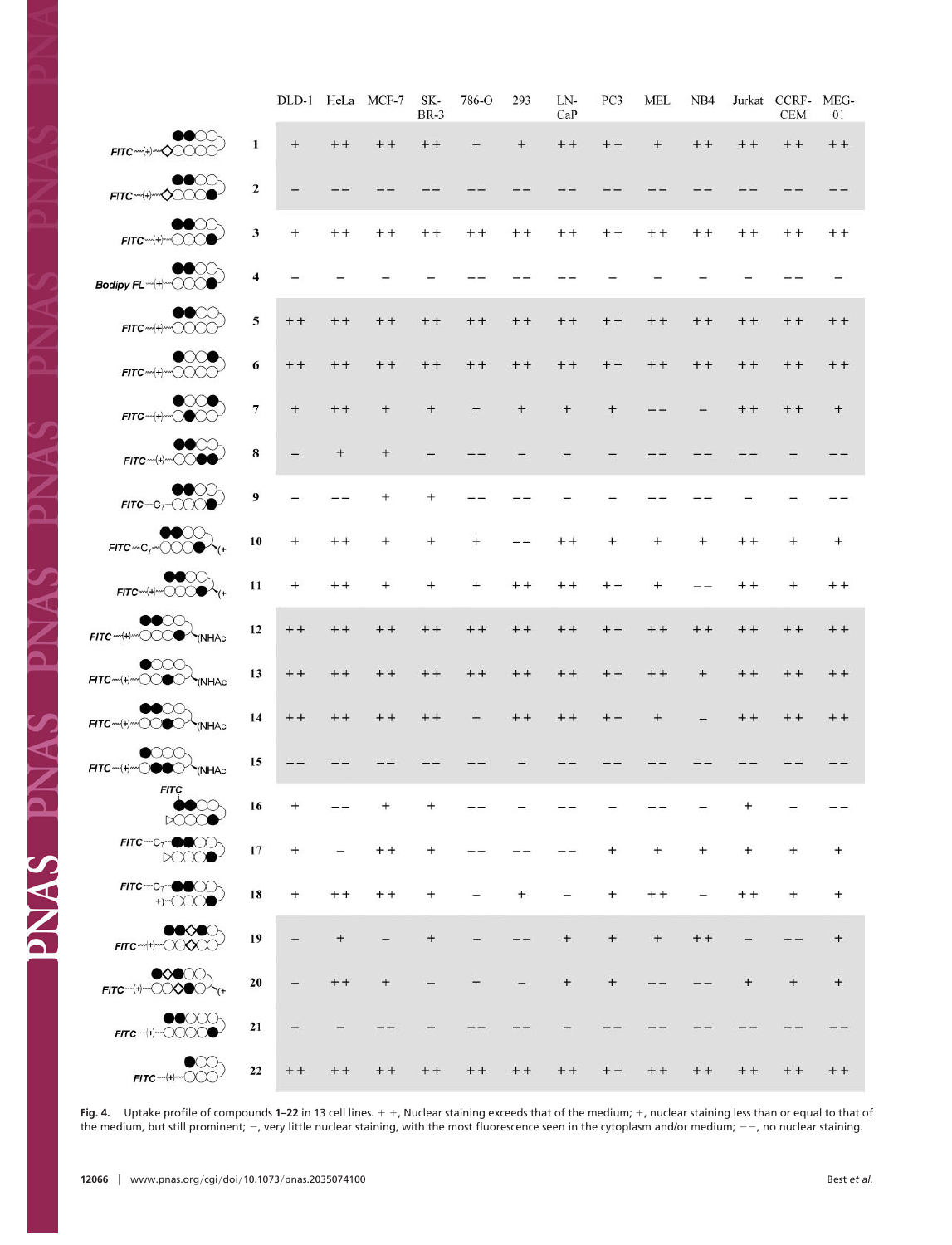

**Fig. 5.** Quantitative DNase I footprinting titration. Compound **3** binds the 3′-TGGTCA-5′ site with  $K_{\sf a}$  = 1.6 (±0.3)  $\times$  10<sup>9</sup> M<sup>–1</sup>. Compound **3** does not bind the single base pair mismatch sites shown at concentrations  $\leq$ 200 nM.

The molecules showing the highest degree of nuclear uptake in most cell lines stained nuclei very brightly with reference to the background fluorescence caused by fluorescent agent in the medium. Agents **1**, **3**, **5**, **6**, **11**-**14**, and **22** showed such high levels of uptake in many cell lines. Many compounds exhibited a very scattered uptake profile in the series of cells studied, and compounds **2**, **4**, **15**, and **21** showed no significant nuclear staining in any cell line. Of the entries in Fig. 4 indicating poor nuclear uptake properties, most reflect lysosomal staining, as indicated by costaining with LysoTracker Red DND-99, as well as fluoresence in the intercellular medium. Only compound **2** was found exclusively in the medium, showing no uptake in cells.

The DNA-binding properties of **3** were assessed by DNase I footprinting titrations on the plasmid pDEH9, which bears the 5-TGGTCA-3 match site and discrete single base pair mismatch sites. Conjugate 3 bound to the match site with a  $K_a$  of 1.6  $(\pm 0.3) \times 10^9$  M<sup>-1</sup>, and showed specificity over mismatch sites by  $>$ 100-fold (Fig. 5 and Fig. 6, which is published as supporting information on the PNAS web site).

To investigate the energy dependence of the cellular uptake mechanism of compound **3**, HeLa cells growing under normal conditions were incubated for 30 min in either normal DMEM or inhibitory DMEM, then treated with **3** for 1 h before confocal imaging (see Fig. 7, which is published as supporting information on the PNAS web site). The cells growing in normal medium showed clear nuclear staining, whereas the cells growing in inhibitory medium displayed very little to no discernable staining. Subsequent washing and replacement of the inhibitory

medium with normal medium (supplemented with  $5 \mu M$  3), resulted in nuclear staining after 1 h, comparable to that seen in the sample grown continuously in the normal medium.

It had been shown previously that polyamide–Bodipy conjugates stain the nuclei of T lymphocytes, but no other cell type tested, and most commonly produced a punctate cytoplasmic staining pattern (14). Our studies indicated that a polyamide– fluorescein conjugate, **2**, uniformly proved refractory to nuclear uptake in several human cancer cell lines. Elimination of the  $\beta$ -alanine residue at the C terminus of the polyamide afforded compound **3**, which, surprisingly, showed excellent nuclear staining properties in the cell lines examined. Attachment of the Bodipy-FL fluorophore to the polyamide precursor of compound **3** provided compound **4**. This molecule showed no nuclear staining, sequestering itself in cytoplasmic vesicles, indicating that some characteristic of polyamide–Bodipy conjugates differing from that of polyamide–FITC conjugates, and not the  $C$ -terminal  $\beta$ -alanine, prevents their trafficking into the nucleus. It is interesting to note that the structure of LysoTracker Red DND-99 (**23**) includes both a tertiary alkyl amine, similar to that often used in hairpin polyamide tails, and a Bodipy moiety.

It became our intent to explore the structure-space of polyamide–fluorophore conjugates to overcome cellular exclusion and lysosomal trapping, allowing the polyamides to travel to the nucleus. To explore the criteria that permit uptake of **3**, and that prevent that of **4**, several variations on the structure of the compound were made and their effects were determined by confocal microscopy.

Wishing to explore the effect of Py/Im sequence and content of hairpin polyamides on cellular trafficking, we synthesized compounds **5**-**8**. Compounds **5** and **6**, both containing two imidazole residues, showed a high degree of nuclear staining in all cell lines studied. Three-imidazole compound **7** showed intermediate levels of nuclear staining in the cell lines studied. The nuclear localization of four-imidazole compound **8** was quite poor in all cell lines tested. The difference in nuclear staining levels exhibited by compounds  $3$  and  $7$  shows that  $Py/Im$ sequence alone is an important determinant of nuclear uptake, although overall content (in terms of the number of Py and Im residues) may also be a factor.

To explore the effect of the positively charged linker on nuclear uptake, compound **9** was synthesized. This agent showed nearly global abrogation of nuclear uptake efficiency versus the analog containing a tertiary amine. Further, substitution of the  $\gamma$ -aminobutyric acid turn ( $\gamma$ -turn) of **9** with the [(R)- $\alpha$ -amino]- $\gamma$ -diaminobutyric acid turn ( $^{H_2N}\gamma$ -turn) provided 10, which restored most of the nuclear uptake properties of **3**. This finding suggests that the overall charge of the molecule, and perhaps the placement of that charge, are important variables in nuclear uptake of polyamide dye conjugates.

The  $\frac{H_2N}{\gamma}$ -turn is a structural element commonly included in polyamide design. Replacement of the  $\gamma$ -turn of 3 with the  $^{H_2N}\gamma$ -turn provided 11. This molecule showed nuclear staining in all cell lines tested, save NB4, although often to a lesser degree than **3**. It is unclear whether this reduction in uptake efficiency is caused by an increase in the overall positive charge of the molecule, a more branched structure than the linear  $\gamma$ -linked hairpin, or the positioning of a positive charge medial in the molecule.

Selective acetylation of the polyamide precursor to **11**, followed by FITC conjugation, provided **12**. This molecule exhibited excellent nuclear uptake, as good or better than both **11** and **3**. The excellent uptake of **12** argues against branching as a negative determinant of nuclear staining. This result also prompted us to synthesize **13**-**15** to probe the generality and flexibility of turn acetylation across several polyamide sequences. The uptake of **13** and **14** was mostly nuclear. Compound